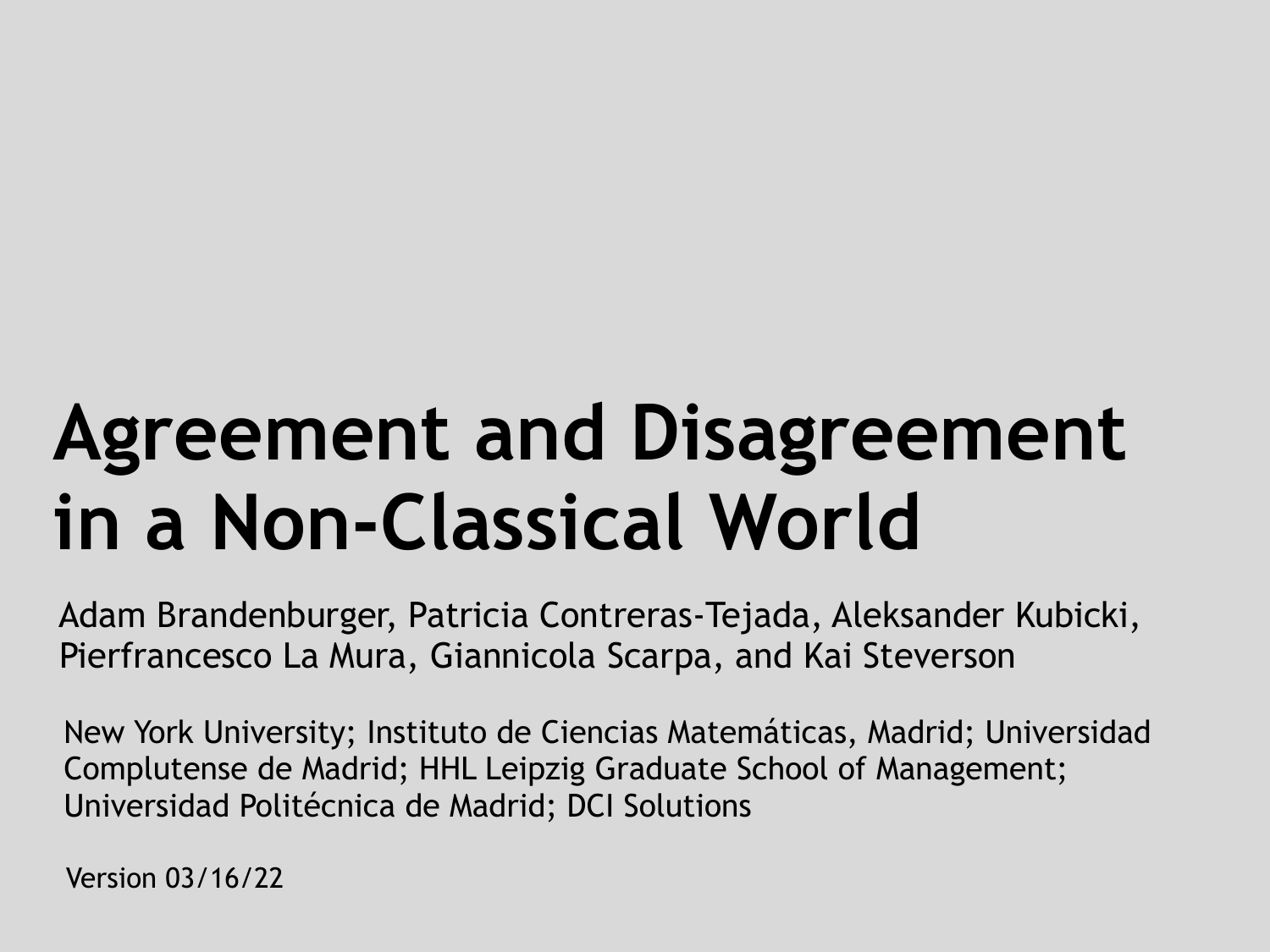#### **The Classical Agreement Theorem**

Alice and Bob possess a common prior probability distribution on a state space

They each then receive different private information about the true state

They form their conditional (posterior) probabilities  $q_A$  and  $q_B$  of an underlying event of interest

Theorem (Aumann, 1976): If these two values  $q_A$  and  $q_B$  are common knowledge *between Alice and Bob, they must be equal*

Here, an event  $E$  is common knowledge between Alice and Bob if they both know it, both know they both know it, and so on indefinitely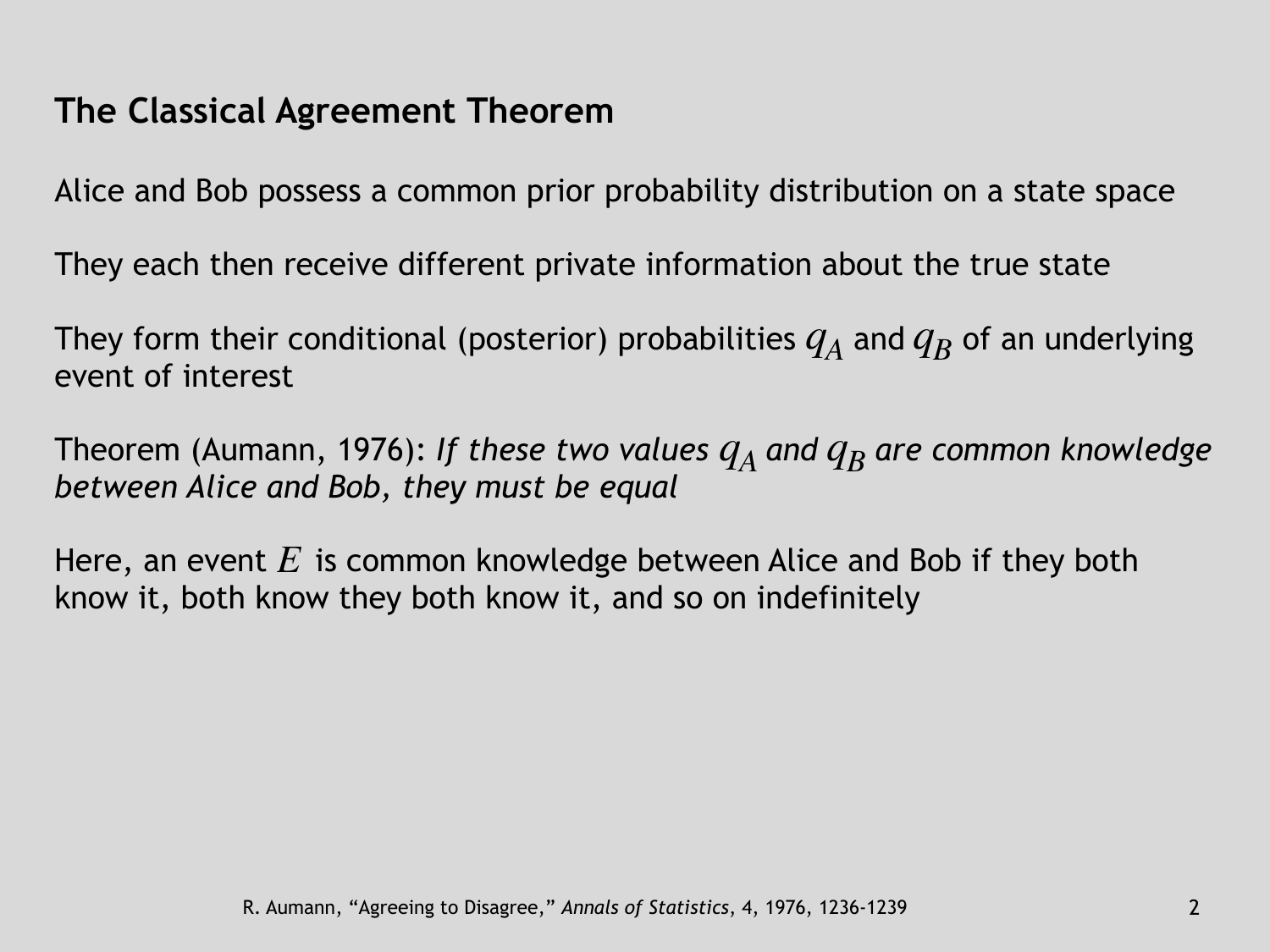#### **Applications**

The agreement theorem is considered a basic requirement in classical epistemics

It has been used to

show that two risk-neutral agents, starting from a common prior, cannot agree to bet with each other (Sebenius and Geanakoplos, 1983)

prove "no-trade" theorems for efficient markets (Milgrom and Stokey, 1982)

establish epistemic conditions for Nash equilibrium (Aumann and Brandenburger, 1995)

J. Sebenius and J. Geanakoplos. "Don't Bet on It: Contingent Agreements with Asymmetric Information, *Journal of the American Statistical Association*, 78, 1983, 424-426; P. Milgrom and N. Stokey, "Information, Trade, and Common Knowledge," *Journal of Economic Theory*, 26, 1982, 17–27; R. Aumann and A. Brandenburger, "Epistemic Conditions for Nash Equilibrium," *Econometrica*, 63, 1995, 1161–1180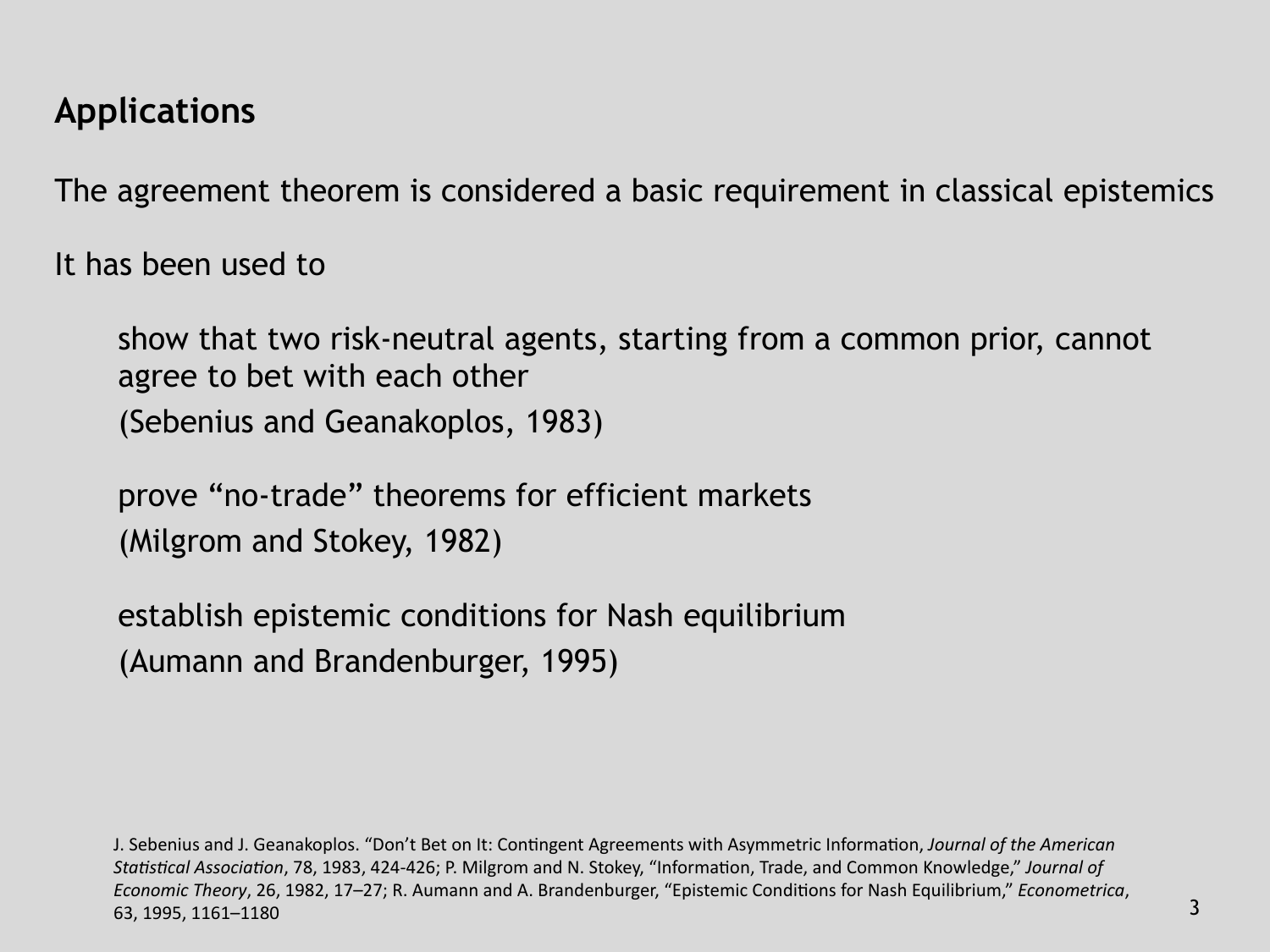#### **The Role of Common Knowledge: A "Discontinuity" at Infinity**



<sup>4</sup> J. Geanakoplos and H. Polemarchakis, "We Can't Disagree Forever," *Journal of Economic Theory*, 28, 1982, 192–200; this variant is due to John Geanakoplos (private communication)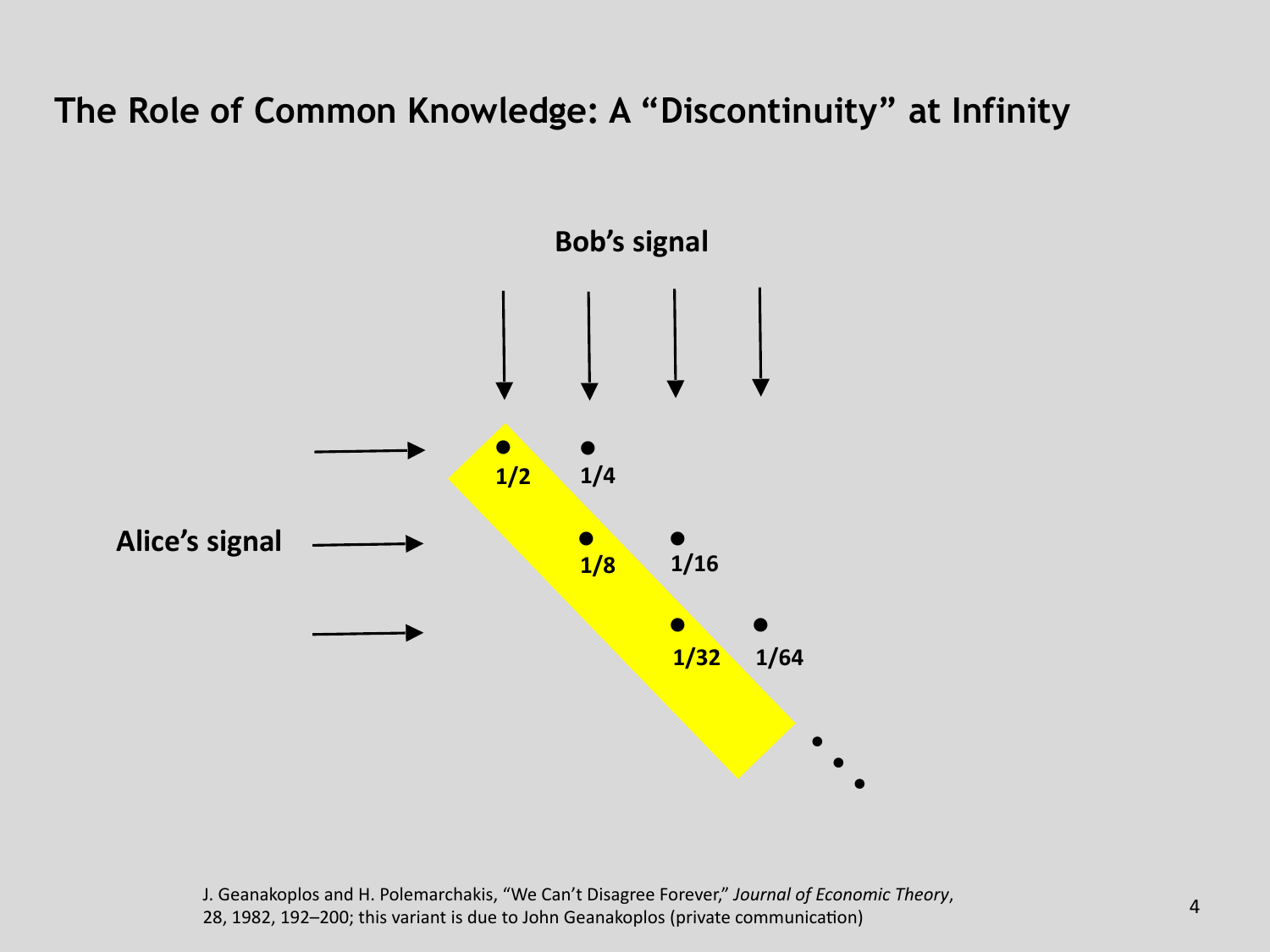#### **Non-Classical Settings**

What is the status of the agreement theorem when classical probability theory does not apply?

The canonical case is the quantum domain, where a fundamental result (Bell's Theorem, 1964) says that no "local hidden-variable" theory can model the results of all quantum experiments

This implies that the classical Bayesian model does not apply

In this talk, we won't do any physics, but physics will motivate our departure from the Bayesian model

Well, a hint of the physics …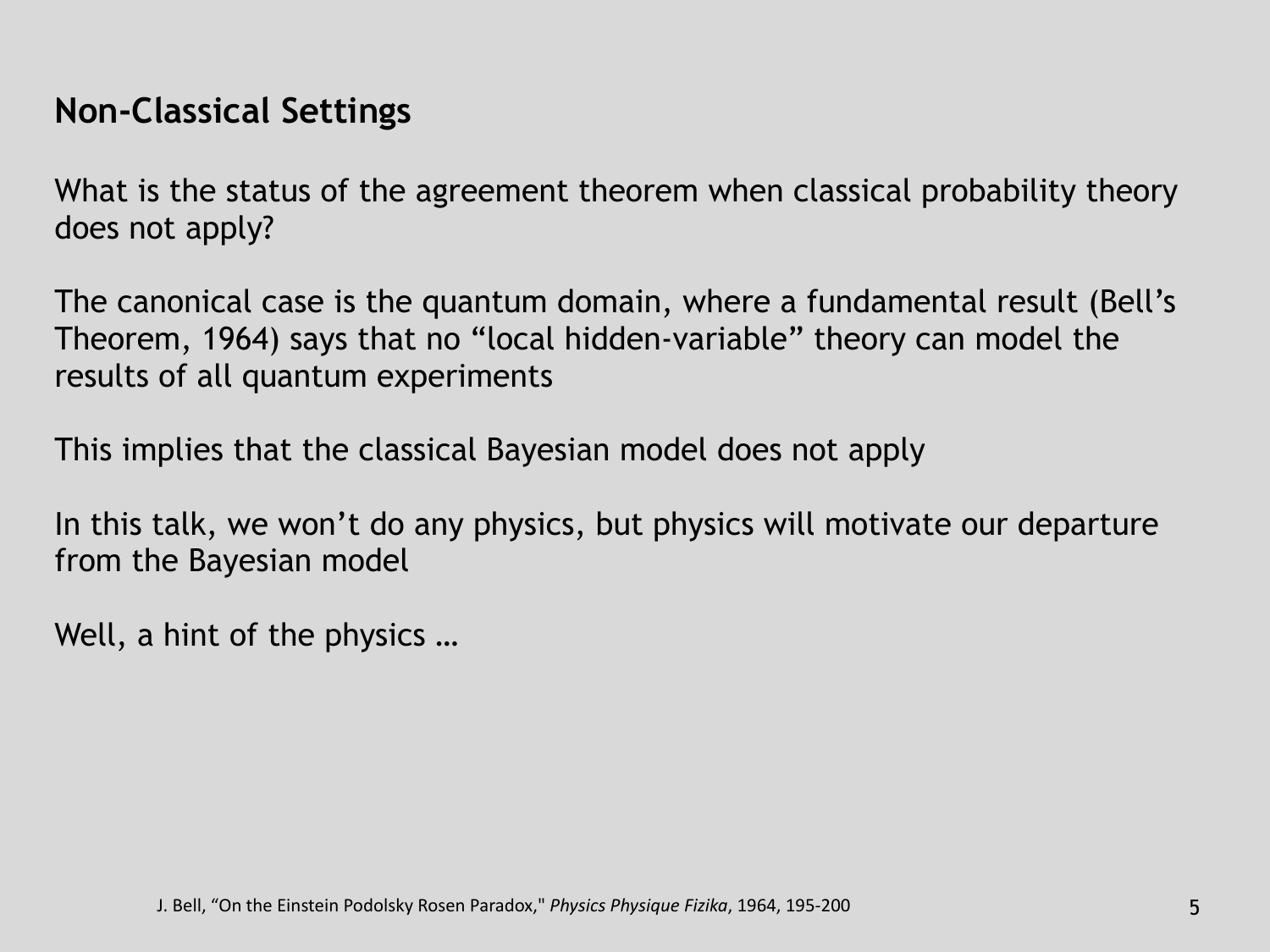#### **2 x 2 x 2 Boxes**

## Empirical model:

|          | (0, 0)   | (1, 0)         | (0, 1)   | (1, 1)       |
|----------|----------|----------------|----------|--------------|
| (a, b)   | $f_{1}$  | J <sub>2</sub> | $f_3$    | $f_4$        |
| (a', b)  | $f_{5}$  | ${f}_6$        | $f_7$    | $f_8^-$      |
| (a, b')  | $f_{9}$  | $f_{10}$       | $f_{11}$ | $f_{12}$     |
| (a', b') | $f_{13}$ | ${f}_{14}$     | $f_{15}$ | $f_{\rm 16}$ |

# Bell model:

|          | (0, 0) | (1, 0) | (0, 1) | (1, 1) |
|----------|--------|--------|--------|--------|
| (a, b)   | 1/2    |        |        | 1/2    |
| (a', b)  | 3/8    | 1/8    | 1/8    | 3/8    |
| (a, b')  | 3/8    | 1/8    | 1/8    | 3/8    |
| (a', b') | 1/8    | 3/8    | 3/8    | 1/8    |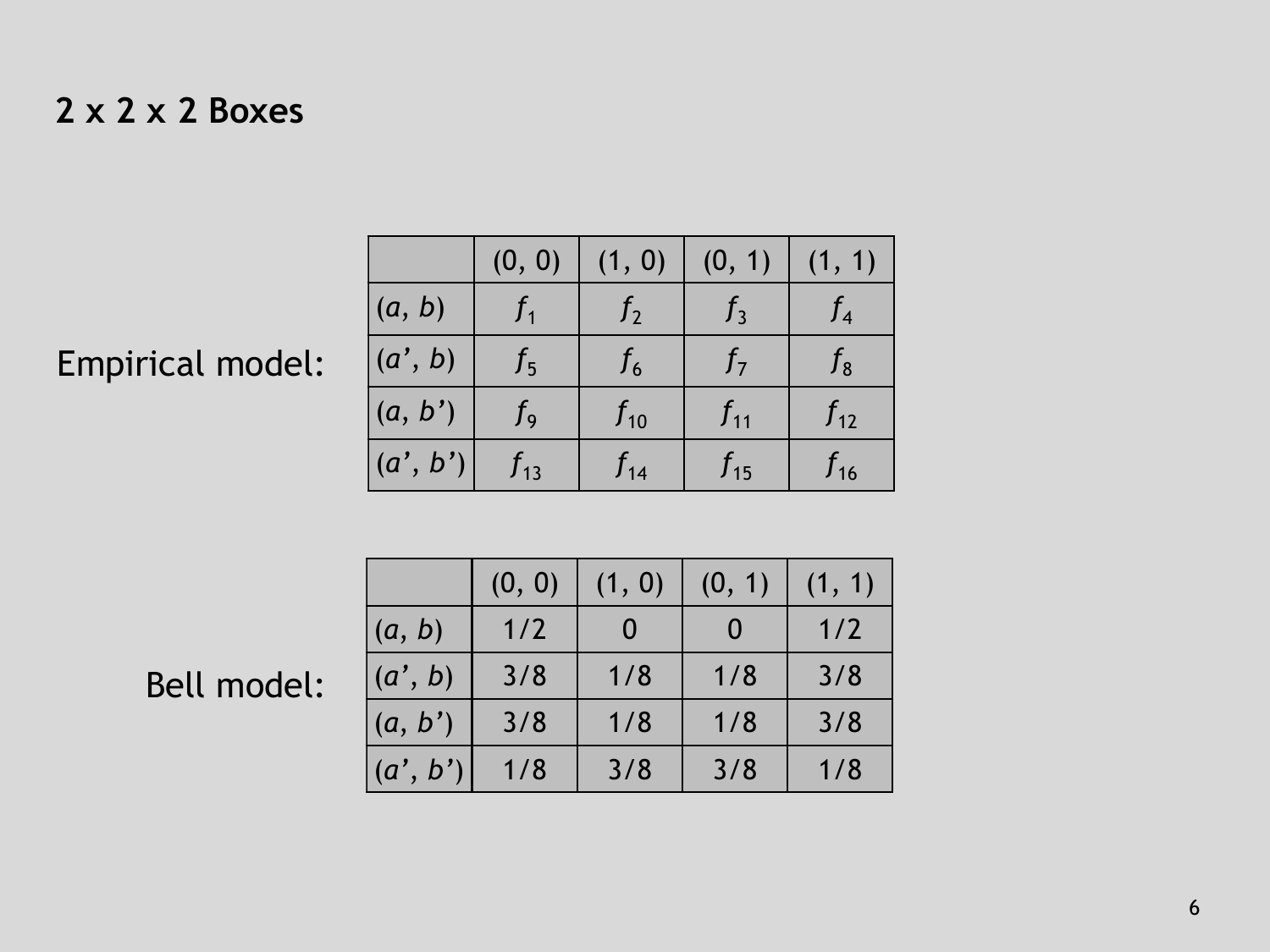## **Phase Space**

|          | (0, 0)   | (1, 0)   | (0, 1)   | (1, 1)   |
|----------|----------|----------|----------|----------|
| (a, b)   |          | $J_{2}$  | $J_3$    |          |
| (a', b)  | $f_{5}$  | $f_{6}$  | 17       | ${f}_8$  |
| (a, b')  | Ţ9       | $f_{10}$ | $f_{11}$ | $f_{12}$ |
| (a', b') | $f_{13}$ | $f_{14}$ | $f_{15}$ | $f_{16}$ |

|                    | $\boldsymbol{a}$        | a'                      | $\boldsymbol{b}$        | b'               |
|--------------------|-------------------------|-------------------------|-------------------------|------------------|
| $\boldsymbol{p}_0$ | $\boldsymbol{0}$        | $\boldsymbol{0}$        | $\boldsymbol{0}$        | $\boldsymbol{0}$ |
| $p_1$              | $\boldsymbol{0}$        | $\boldsymbol{0}$        | $\boldsymbol{0}$        | $\mathbf{1}$     |
| p <sub>2</sub>     | $\boldsymbol{0}$        | $\boldsymbol{0}$        | $\overline{\mathbf{1}}$ | $\boldsymbol{0}$ |
| $p_3$              | $\boldsymbol{0}$        | $\boldsymbol{0}$        | $\overline{1}$          | $\mathbf{1}$     |
| $p_4$              | $\boldsymbol{0}$        | $\overline{1}$          | $\boldsymbol{0}$        | $\boldsymbol{0}$ |
| $p_5$              | $\boldsymbol{0}$        | $\overline{1}$          | $\boldsymbol{0}$        | $\overline{1}$   |
| $p_{6}$            | $\boldsymbol{0}$        | $\overline{1}$          | $\overline{\mathbf{1}}$ | $\boldsymbol{0}$ |
| $p_7$              | $\boldsymbol{0}$        | $\overline{1}$          | $\overline{\mathbf{1}}$ | $\overline{1}$   |
| $p_8$              | $\overline{1}$          | $\boldsymbol{0}$        | $\boldsymbol{0}$        | $\boldsymbol{0}$ |
| $p_{9}$            | $\overline{\mathbf{1}}$ | $\boldsymbol{0}$        | $\boldsymbol{0}$        | $\mathbf{1}$     |
| $p_{10}$           | $\overline{1}$          | $\boldsymbol{0}$        | $\overline{1}$          | $\boldsymbol{0}$ |
| $p_{11}$           | $\overline{\mathbf{1}}$ | $\boldsymbol{0}$        | $\overline{1}$          | $\mathbf{1}$     |
| $p_{12}$           | $\overline{\mathbf{1}}$ | $\mathbf{1}$            | $\boldsymbol{0}$        | $\boldsymbol{0}$ |
| $p_{13}$           | $\overline{1}$          | $\overline{\mathbf{1}}$ | $\boldsymbol{0}$        | $\overline{1}$   |
| $p_{14}$           | $\overline{1}$          | $\overline{1}$          | $\overline{\mathbf{1}}$ | $\boldsymbol{0}$ |
| $p_{15}$           | $\overline{1}$          | $\overline{1}$          | $\overline{1}$          | $\overline{1}$   |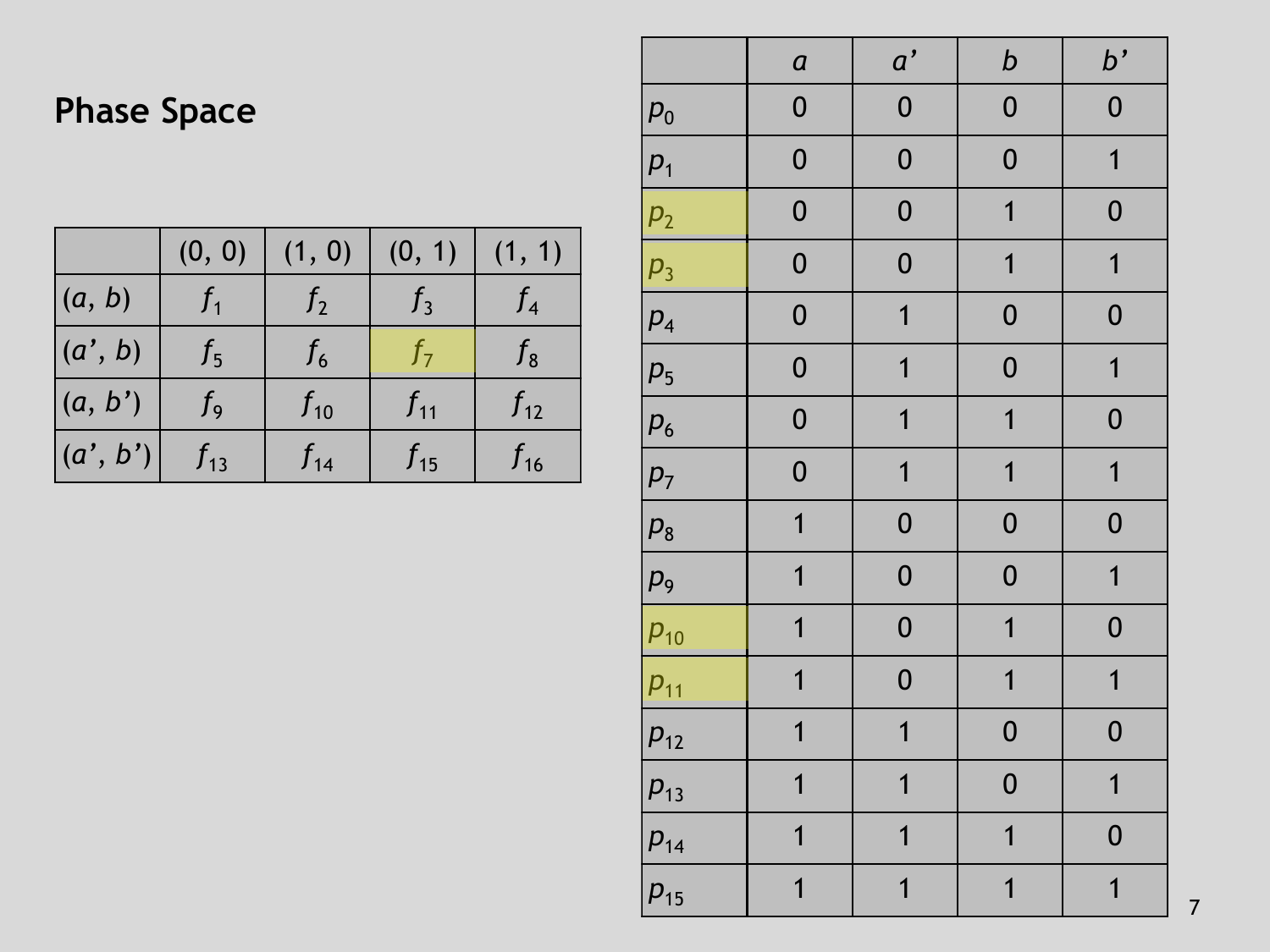#### **An Impossibility Result**

From phase space and the Bell empirical model, we can calculate

$$
p_0 + p_1 + p_4 + p_5 = \frac{1}{2},
$$
  
\n
$$
p_4 + p_5 + p_{12} + p_{13} = \frac{1}{8},
$$
  
\n
$$
p_1 + p_3 + p_5 + p_7 = \frac{1}{8},
$$
  
\n
$$
p_0 + p_2 + p_8 + p_{10} = \frac{1}{8}.
$$

Adding the second, third, and fourth equations gives

$$
p_0 + p_1 + p_2 + p_3 + p_4 + 2p_5 + p_7 + p_8 + p_{10} + p_{12} + p_{13} = \frac{3}{8},
$$

which contradicts the first equation.

 $\bigcap$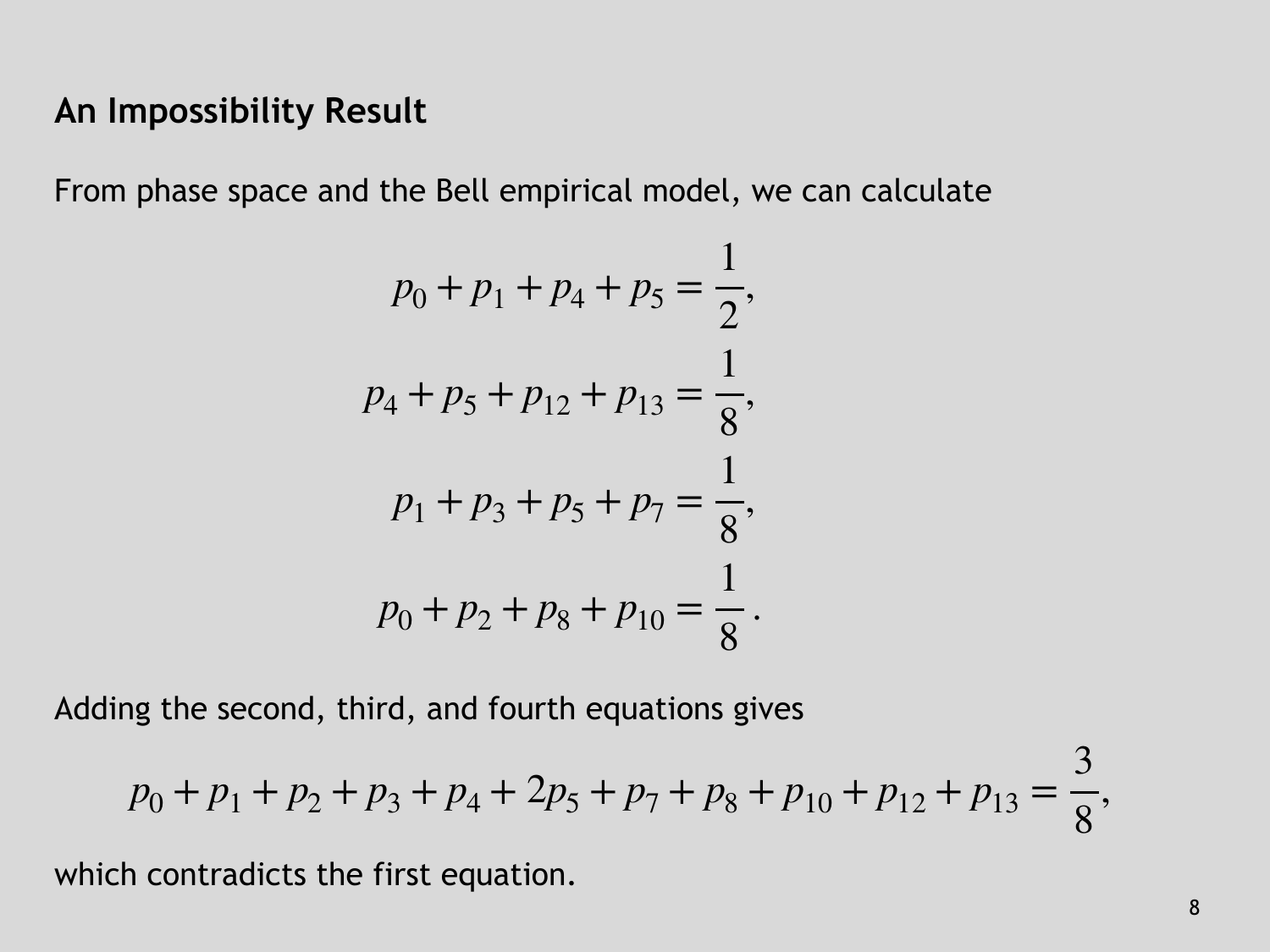#### **Signed Probabilities**

"Negative energies and probabilities should not be considered as nonsense. They are well-defined concepts mathematically, like a negative of money."

-- Paul Dirac

Do negative probabilities have uses outside of quantum mechanics?

There is work (e.g., La Mura, 2009; Busemeyer and Bruza, 2012; and Haven, Khrennikov, Ma, and Sozzo, 2018) constructing non-classical decision theories with quantum features to resolve standard paradoxes of choice

Perhaps, there is also route to resolving paradoxes via signed probabilities?

Theorem (Abramsky and Brandenburger, 2011): An empirical model is "no signaling" if and only if there is a phase-space model with a signed probability measure that induces it

P. Dirac, "On the Physical Interpretation of Quantum Mechanics," *Proceedings of the Royal Society of London*, Series A, 180, 1942, 1-40; P. La Mura, "Projective Expected Utility," *Journal of Mathematical Psychology*, 53, 2009, 408-414; J. Busemeyer and P. Bruza, *Quantum Models of Cognition and Decision*, Cambridge University Press, 2012; E. Haven, A. Khrennikov. C. Ma, and S. Sozzo, "Introduction to Quantum Probability Theory and its Economic Applications," *Journal of Mathematical Economics*, 78, 2018, 127-130; S. Abramsky and A. Brandenburger, "The Sheaf-Theoretic Structure of Non-Locality and Contextuality," *New Journal of Physics*, 13, 2011, 113036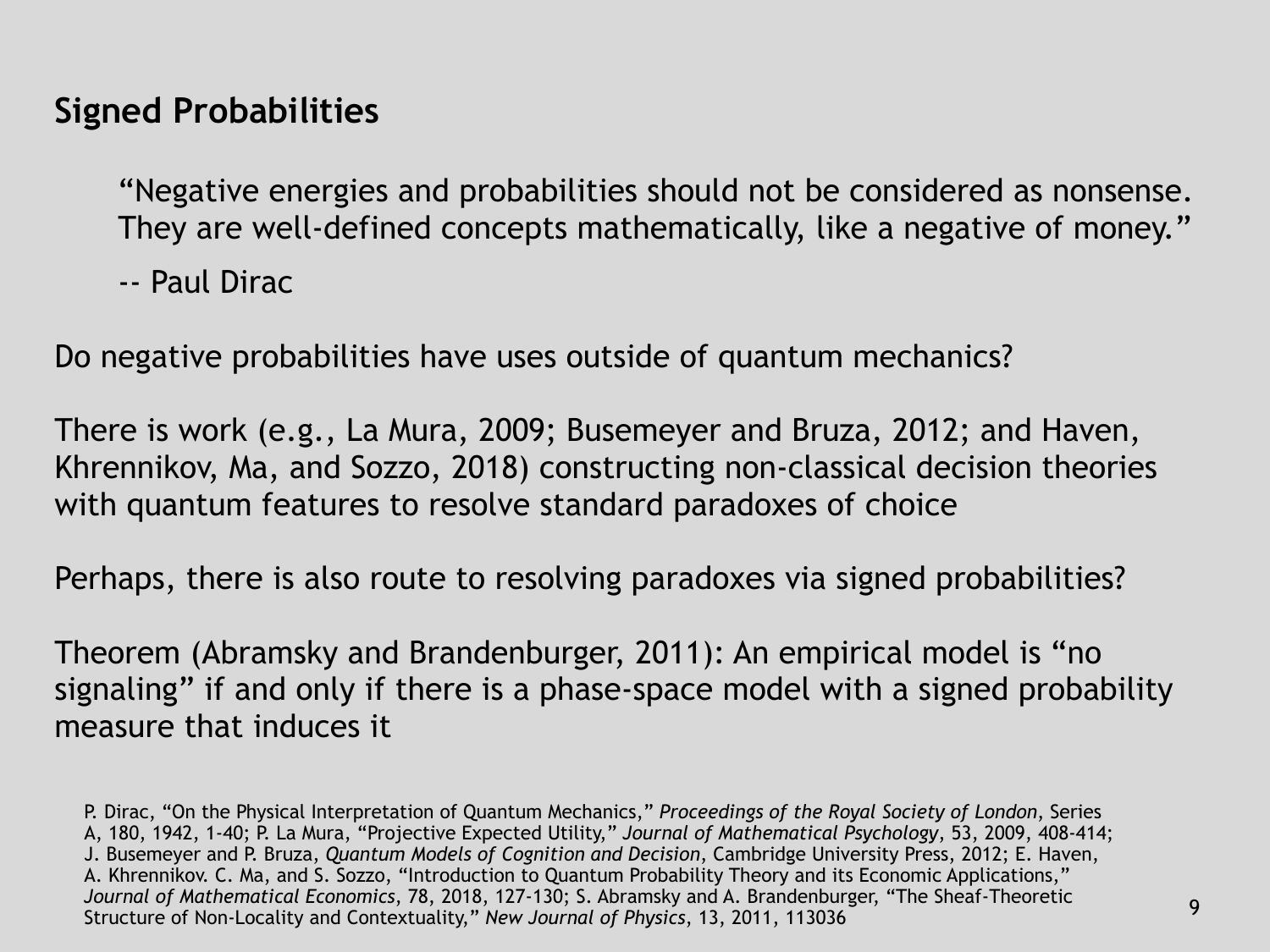#### **General Set-up**

There is a finite abstract state space  $\Omega$ 

Alice and Bob have partitions  $\mathscr{P}_A$  and  $\mathscr{P}_B$  of  $\Omega$  representing their private  $\cdot$ information

There is a common — possibly signed — prior probability measure  $p$  on  $\Omega$ 

Observability: Assume throughout that all members of the partitions  $\mathscr{P}_\mathrm{a}$  and  $\mathscr{P}_B$  receive probability in the interval  $(0,1]$ . Assume, too, that all events of interest receive probability in  $(0,1].$ *A*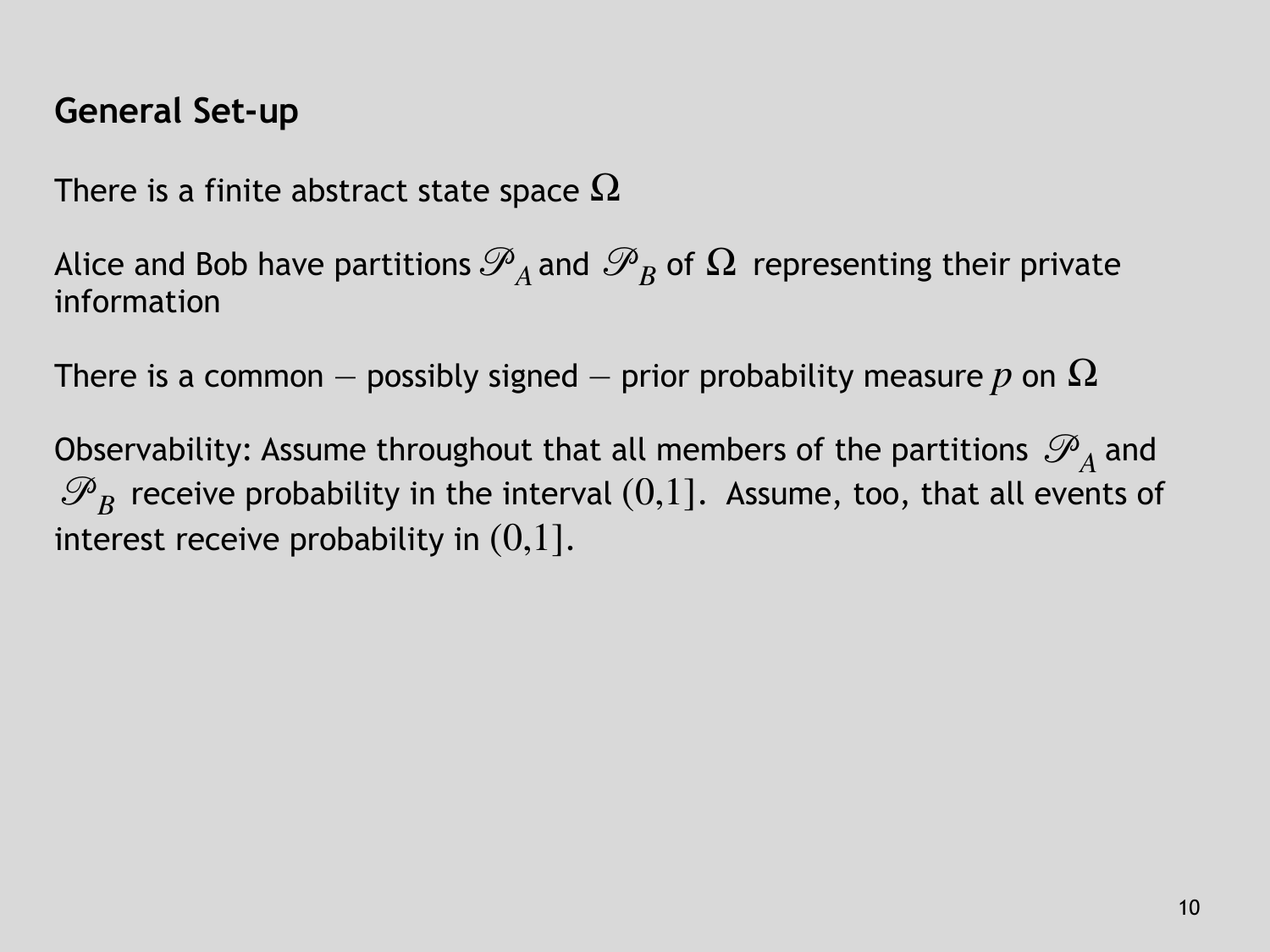

It is impossible classically!

probability and are therefore observable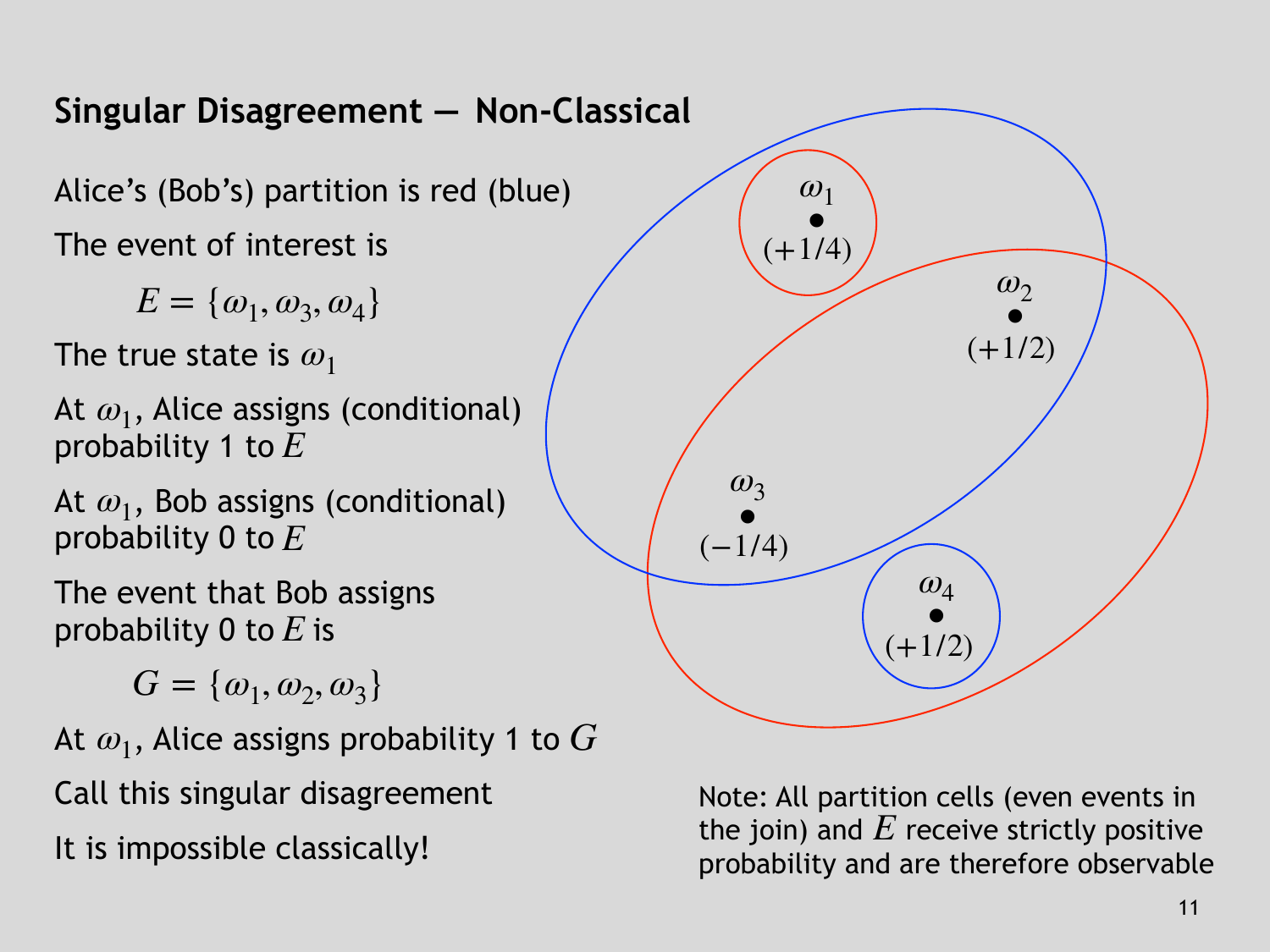#### **From Knowledge to Certainty**

Definition: Alice *knows* an event  $E$  at state  $\omega$  if  $\mathscr{P}_{A}(\omega) \subseteq E$ 

Definition: Alice is *certain of* an event  $E$  at a state  $\omega$  if  $p(E|\mathscr{P}_A(\omega)) = 1$ 

Fix an event  $E$  and probabilities  $q_A$  and  $q_B$ , and let

$$
A_0 = \{ \omega \in \Omega : p(E \mid \mathcal{P}_A(\omega)) = q_A \}
$$
  
\n
$$
B_0 = \{ \omega \in \Omega : p(E \mid \mathcal{P}_B(\omega)) = q_B \}
$$
  
\n
$$
A_{n+1} = A_n \cap \{ \omega \in \Omega : p(B_n \mid \mathcal{P}_A(\omega)) = 1 \}
$$
  
\n
$$
B_{n+1} = B_n \cap \{ \omega \in \Omega : p(A_n \mid \mathcal{P}_B(\omega)) = 1 \}
$$

for all  $n\geq 0$ 

Definition: It is *common certainty* at a state  $\omega^*$  that Alice assigns probability  $q_A$ to  $E$  and Bob assigns probability  $q_B$  to  $E$  if  $\omega^* \in \cap_{n=0}^{\infty} A_n \cap \cap_{n=0}^{\infty} B_n$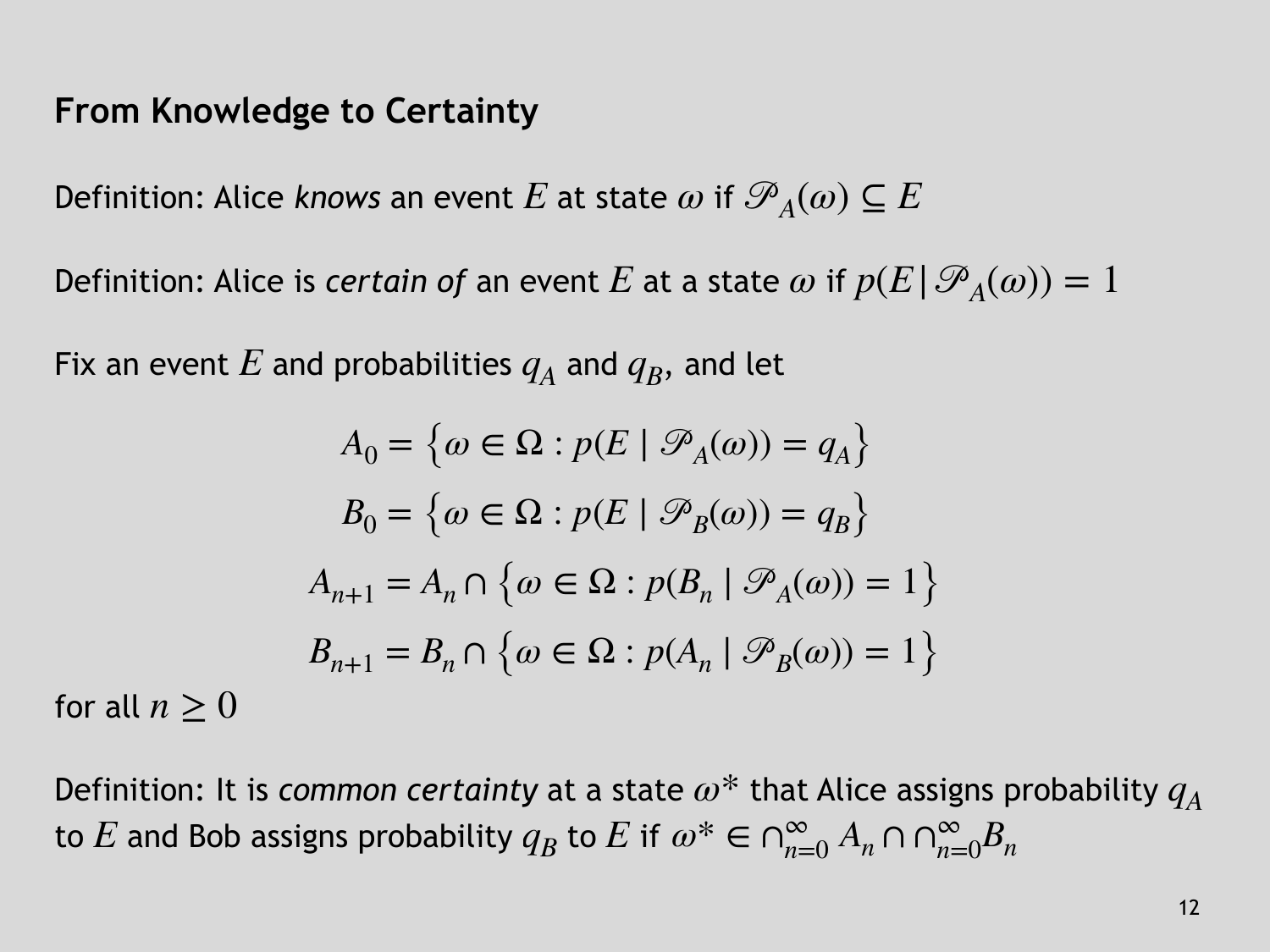### **Relationship Between Knowledge and Certainty**

If Alice knows an event  $E$  at state  $\omega,$  then she is certain of  $E$  at  $\omega$ 

It is also true that common knowledge of  $E$  implies common certainty of  $E$ 

(Proof: If Alice knows Bob knows  $E$ , then she knows Bob is certain of  $E$ , since knowledge is monotonic. From this, Alice is certain Bob is certain of  $E$ . The argument can be continued to all higher levels.)

Arguably, the distinction between these modalities is "small" in the classical  $domain - at least, in the sense that there is also an agreement theorem for$ common certainty

Theorem (classical): Fix a (non-negative) common prior and an event  $E.$ Suppose at a state  $\omega^*$  it is common certainty that Alice's probability of  $E$  is  $q_A$ and Bob's probability of  $E$  is  $q_B$ . Then  $q_A = q_B$ .

But what happens in the non-classical world?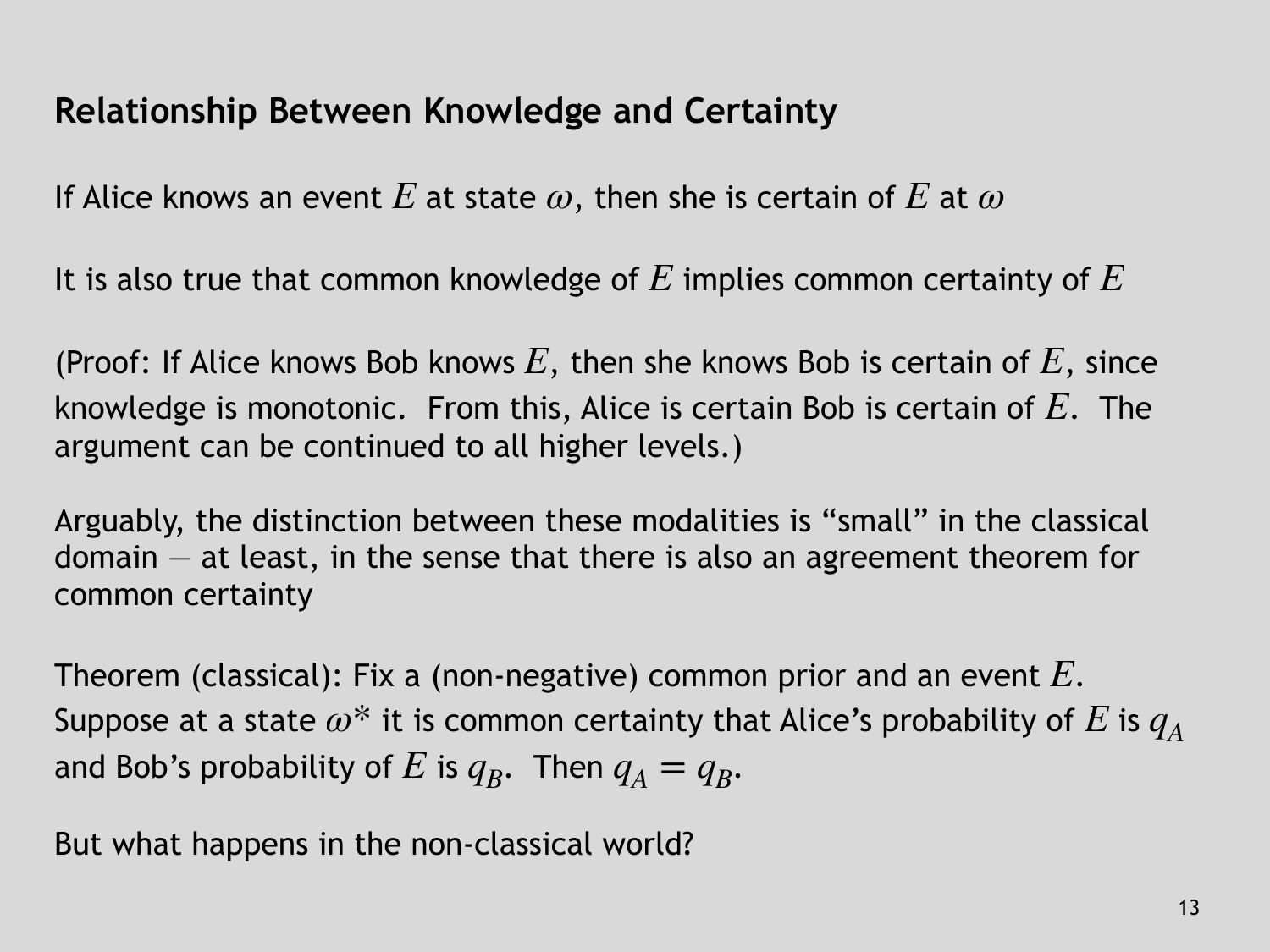#### **Common Certainty of Disagreement**



The true state is  $\omega_5$ 

At  $\omega_5$ , it is common certainty that Alice assigns probability  $1 - 2\epsilon$  to E while Bob assigns probability  $1-2\eta$  to  $E$ 

That is, there is common certainty of disagreement!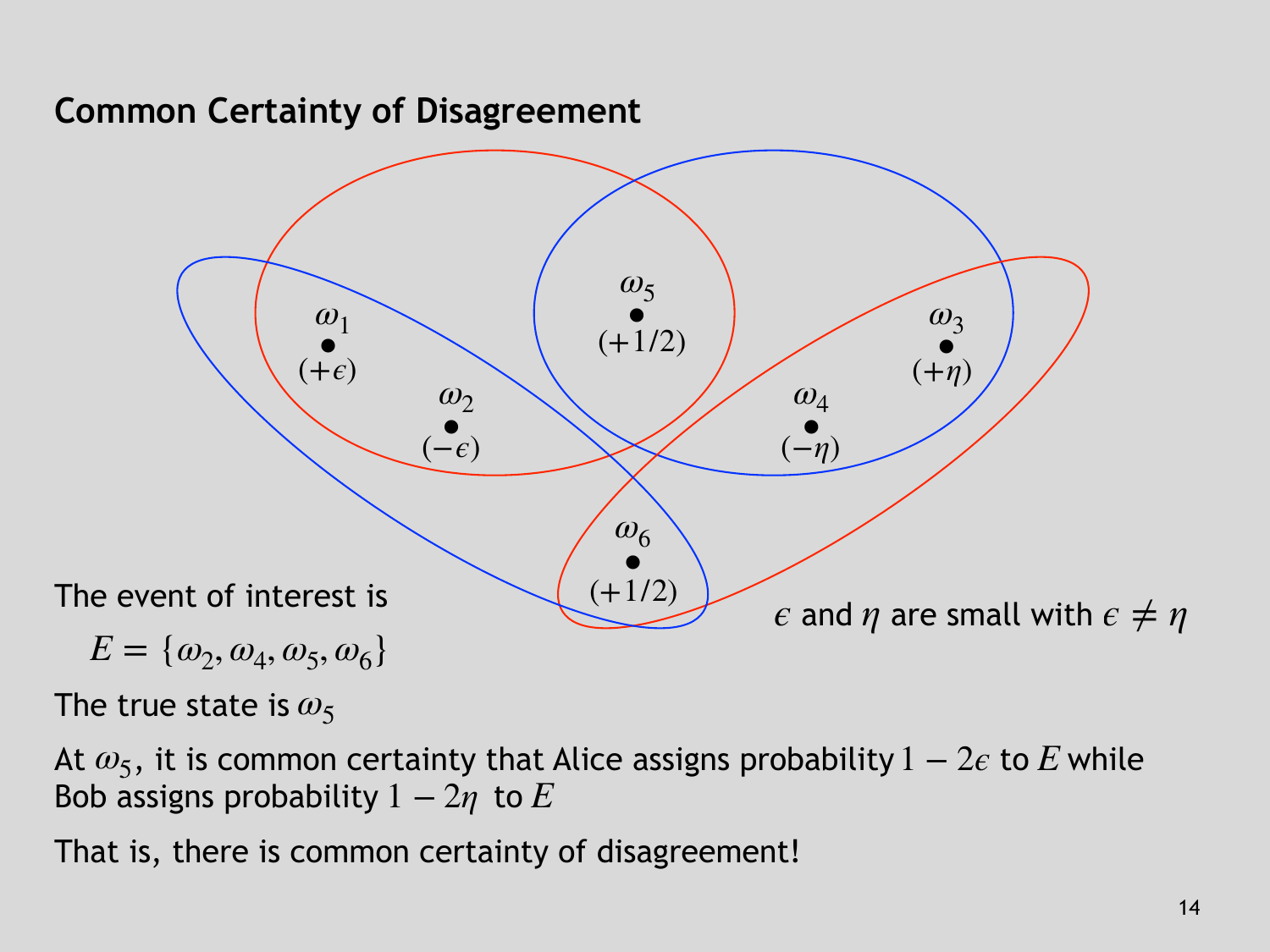## **Realizability of the Counterexample?**

Does a scenario of common certainty of disagreement arise in a physical setting?

Physics distinguishes among

- i. classical correlations
- ii. quantum correlations
- iii. superquantum or no-signaling correlations
- in 2 x 2 x 2 boxes as earlier (or in larger boxes)

It turns out that common certainty of disagreement  $-$  formulated for boxes  $-$  is impossible in domain ii. though possible in domain iii.

Can the impossibility of agreeing to disagree thus be elevated to an (epistemic) physical principle?